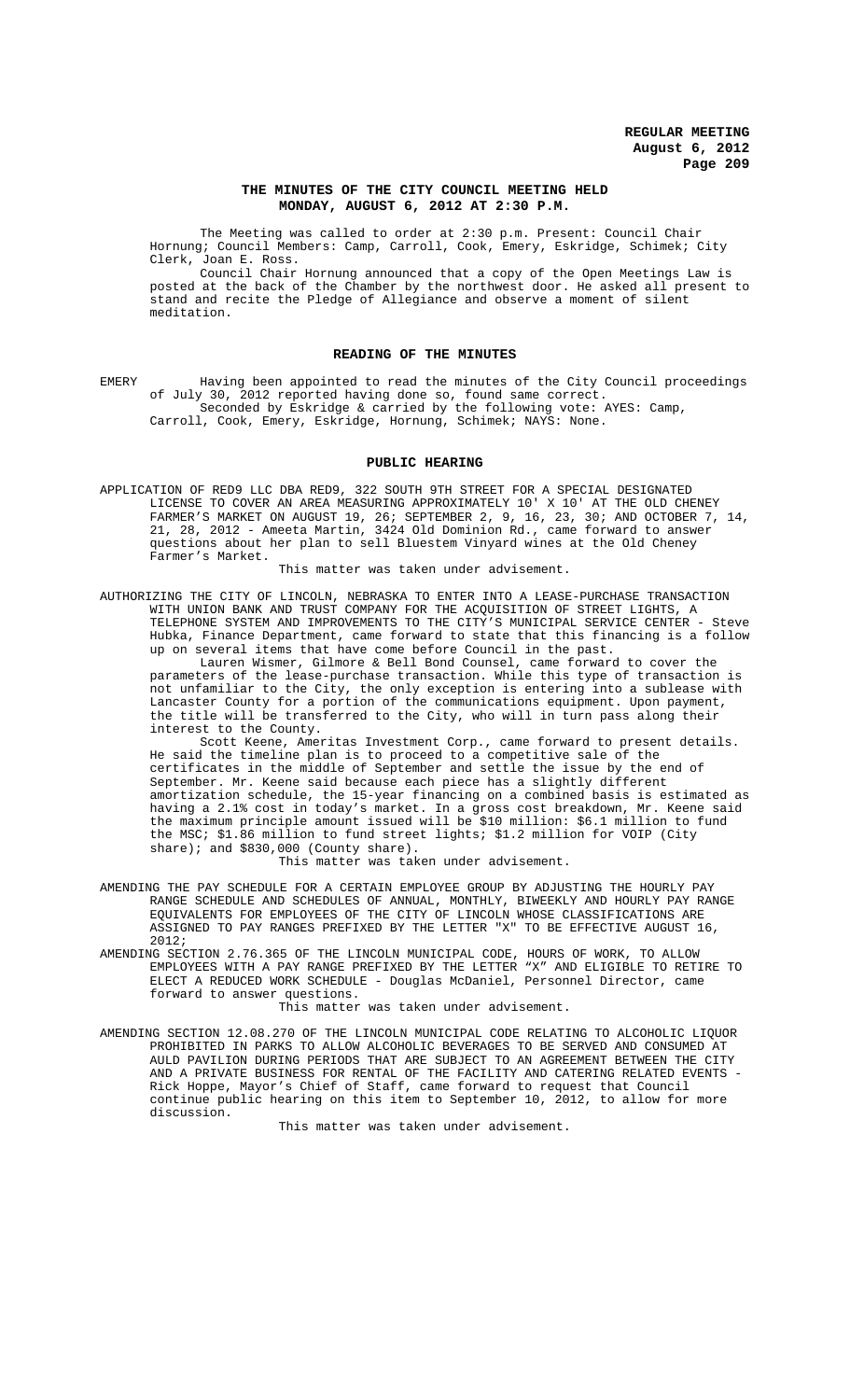APPROVING THE TRANSFER OF UNSPENT AND UNENCUMBERED APPROPRIATIONS AND CASH (IF ANY) BETWEEN AND ELIMINATING APPROPRIATIONS WITHIN CERTAIN CAPITAL IMPROVEMENT PROJECTS WITHIN THE STREET CONSTRUCTION FUND, WATER FUND, WASTEWATER FUND, AND SOLID WASTE FUND FOR THE PUBLIC WORKS & UTILITIES DEPARTMENT; WITHIN THE CAPITAL PROJECTS FUND AND SOLID WASTE FUND FOR THE PARKS & RECREATION DEPARTMENT; AND WITHIN THE CAPITAL PROJECTS FUND FOR THE URBAN DEVELOPMENT DEPARTMENT - Fran Mejer, Public Works & Utilities Business Manager, came forward to answer questions.

This matter was taken under advisement.

MISC. NO. 12007 - DECLARING THE GATEWAY SENIOR LIVING REDEVELOPMENT AREA (AN ESTIMATED 11 ACRE AREA GENERALLY BOUNDED BY O STREET ON THE SOUTH, NORTH 56TH STREET ON THE EAST, R STREET ON THE NORTH AND NORTH 52ND STREET ON THE WEST) AS BLIGHTED AND SUBSTANDARD - David Landis, Director of Urban Development, came forward to present the comparison of the area against the statutory definitions of "blighted" and "substandard" found in the study paid for by the developer. He said the service line was 49 years old, two out of four structures were dilapidated, the area was not well laid out and access points were poor. Nine out of 12 substandard factors and four out of five blighted standards exist in the area. In response to Council Member Camp's questions, Mr. Landis estimated all three phases to total about \$30 million in TIF investment. While the Redevelopment Plan would present the plan in detail, Mr. Landis did share that Phase I would be a major new facility with the ability to employ 90 new people and make significant improvements in the existing facility. Phase II includes another large building, refurbishment of single-family housing, parking and new access points.

Tom Huston, 233 S. 13<sup>th</sup> St., Suite 1900, came forward on behalf of Gateway Properties to discuss the blight declaration. He said the blight study is the third step in a total of five steps to come before City Council. He reminded Council of the previous approval of two land-use approvals, the change of zone application and expansion of special use permit. The Gateway campus will become a continuum of care type of facility where residents will have the ability to have independent living units, assisted-living units and skilled nursing care beds. Mr. Huston said this area just north of O Street at  $52^{\text{nd}}$  Street does fit within the core project area definition of the 2008 Tax Increment Financing policy guidelines. He added that in the TIF policy, at least one of eight goals must be satisfied to be qualified –- this property satisfies four of the eight. Mr. Huston said the fourth and fifth items coming before Council will be the Redevelopment Plan Amendment and the Redevelopment Agreement itself. In response to Council Member Camp's questions about dollar values, Mr. Huston said there is a contract for Phase I that has a guaranteed maximum price in the neighborhood of \$12 million –- everything else for Phase II and Phase III are architect's estimates. The anticipated \$1.6 million of TIF will be allocated toward utility, infrastructure replacement, sanitary sewer, electrical service, site grading, utility upgrades/energy efficiencies of the buildings to include geothermal improvements and to address walkability issues for residents.

Council Chair Hornung advised Council Members to ask further details when the Redevelopment Agreement comes forward in two weeks.

Russell Peterson, President of Gateway Properties, was on hand for questioning.

Amy Fish, Administrator of Gateway Senior Living, was on hand for questioning.

This matter was taken under advisement.

### **COUNCIL ACTION**

#### **REPORTS OF CITY OFFICERS**

- REPORT FROM CITY TREASURER OF CITY CASH ON HAND AT THE CLOSE OF BUSINESS JUNE 30, 2012 - CLERK presented said report which was placed on file in the Office of the City Clerk. **(5-21)**
- CLERK'S LETTER AND MAYOR'S APPROVAL OF RESOLUTIONS AND ORDINANCES PASSED BY THE CITY COUNCIL ON JULY 23, 2012 - CLERK presented said report which was placed on file in the Office of the City Clerk. **(27-1)**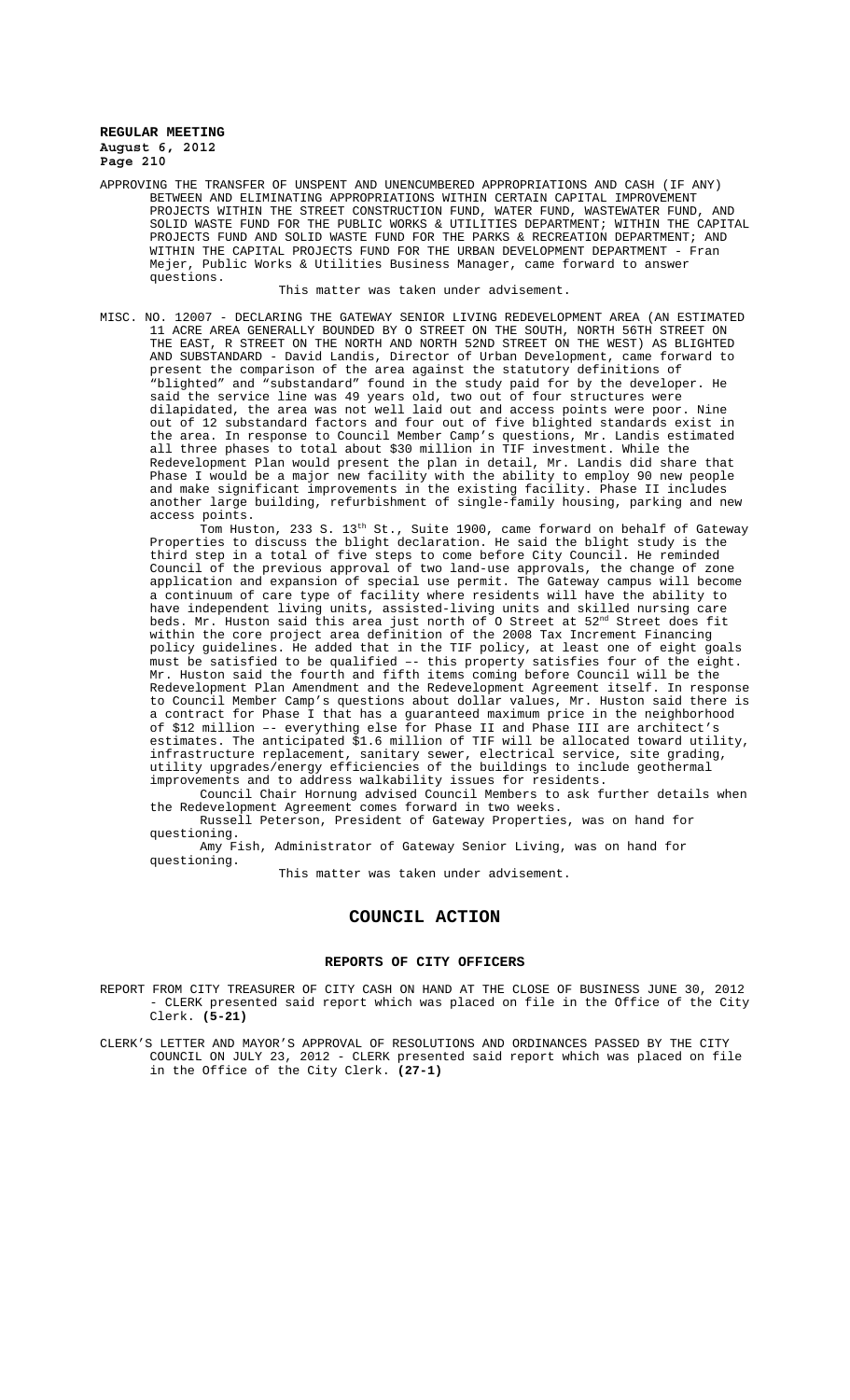#### **PETITIONS & COMMUNICATIONS**

SETTING THE HEARING DATE OF MONDAY, AUGUST 20, 2012 AT 3:00 P.M. FOR THE APPLICATION OF HCF TACO COMPANY NO. 1, LLC DBA FUZZY'S TACO SHOP FOR A CLASS I LIQUOR LICENSE LOCATED AT 1442 O STREET - CLERK read the following resolution, introduced by Eugene Carroll, who moved its adoption:<br>A-86937 BE IT RESOLVED by the City Council, of the City

BE IT RESOLVED by the City Council, of the City of Lincoln, that a hearing date is hereby set for Monday, August 20, 2012, at 3:00 p.m. or as soon thereafter as possible in the City Council Chambers, County-City Building, 555 S. 10th St., Lincoln, NE for the application of HCF Taco Company dba Fuzzy's Taco Shop for a Class I liquor license located at 1442 O Street. If the Police Dept. is unable to complete the investigation by said time, a new hearing date will be set.

Introduced by Eugene Carroll Seconded by Emery & carried by the following vote: AYES: Camp, Carroll, Cook, Emery, Eskridge, Hornung, Schimek; NAYS: None.

PLACED ON FILE IN THE OFFICE OF THE CITY CLERK:

Administrative Amendment No. 12036 to Special Permit No. 1689A, Old Cheney Center, approved by the Planning Director on July 25, 2012 requested by David Ferguson to add a deck and reduce the available parking spaces by 2 for the commercial center on property generally located at S. 56th St. and Highway 2. Administrative Amendment No. 12016 to Pre-Existing Use Permit No. 9S, Vandervoort Addition to Edgewood, approved by the Planning Director on July 27, 2012 requested by John Badami to increase the allowed floor area on Lot 6 from 7,000 square feet to 10,783 square feet thereby increasing the total floor area from 107,338 square feet to 111,121 square feet and to adjust the land use table accordingly on property generally located at S. 62rd St. and Old Cheney Road.

#### **MISCELLANEOUS REFERRALS - NONE**

#### **LIQUOR RESOLUTIONS**

APPLICATION OF RED9 LLC DBA RED9, 322 SOUTH 9TH STREET FOR A SPECIAL DESIGNATED LICENSE TO COVER AN AREA MEASURING APPROXIMATELY 10' X 10' AT THE OLD CHENEY FARMER'S MARKET ON AUGUST 19, 26; SEPTEMBER 2, 9, 16, 23, 30; AND OCTOBER 7, 14, 21, 28, 2012 - CLERK read the following resolution, introduced by Eugene Carroll, who moved its adoption for approval:<br>A-86938 BE IT RESOLVED by the City Council of t

BE IT RESOLVED by the City Council of the City of Lincoln, Nebraska: That after hearing duly had as required by law, consideration of the facts of this application, the Nebraska Liquor Control Act, and the pertinent City ordinances, the City Council recommends that the application of red9 LLC for a Special Designated License to cover an outdoor area measuring 10 feet by 10 feet at the Old Cheney Road Farmer's Market located at 58th and Old Cheney Road, Lincoln, Nebraska, on August 19, 26; September 2, 9, 16, 23, 30; October 7, 14, 21, 28, 2012 between the hours of 10:00 a.m. and 2:00 p.m., be approved with the condition that the premises complies in every respect with all City and State regulations and with the following requirements:<br>1. Identification to be checked, wristbands

1. Identification to be checked, wristbands required on all parties wishing to consume alcohol.

- 2. Adequate security shall be provided for the event.
- 3. The area requested for the permit shall be separated from the public by a fence or other means.
- 4. Responsible alcohol service practices shall be followed.
- Introduced by Eugene Carroll Seconded by Emery & carried by the following vote: AYES: Camp, Carroll,

Cook, Emery, Eskridge, Hornung, Schimek; NAYS: None.

## ORDINANCES - 2<sup>ND</sup> READING & RELATED RESOLUTIONS (as required)

AUTHORIZING THE CITY OF LINCOLN, NEBRASKA TO ENTER INTO A LEASE-PURCHASE TRANSACTION WITH UNION BANK AND TRUST COMPANY FOR THE ACQUISITION OF STREET LIGHTS, A TELEPHONE SYSTEM AND IMPROVEMENTS TO THE CITY'S MUNICIPAL SERVICE CENTER - CLERK read an ordinance, introduced by Jon Camp, authorizing and approving a leasepurchase transaction with Union Bank and Trust Company, the proceeds of which .<br>will be used to pay the costs of (A) acquiring and installing street lights and related improvements and certain electronic communication equipment and related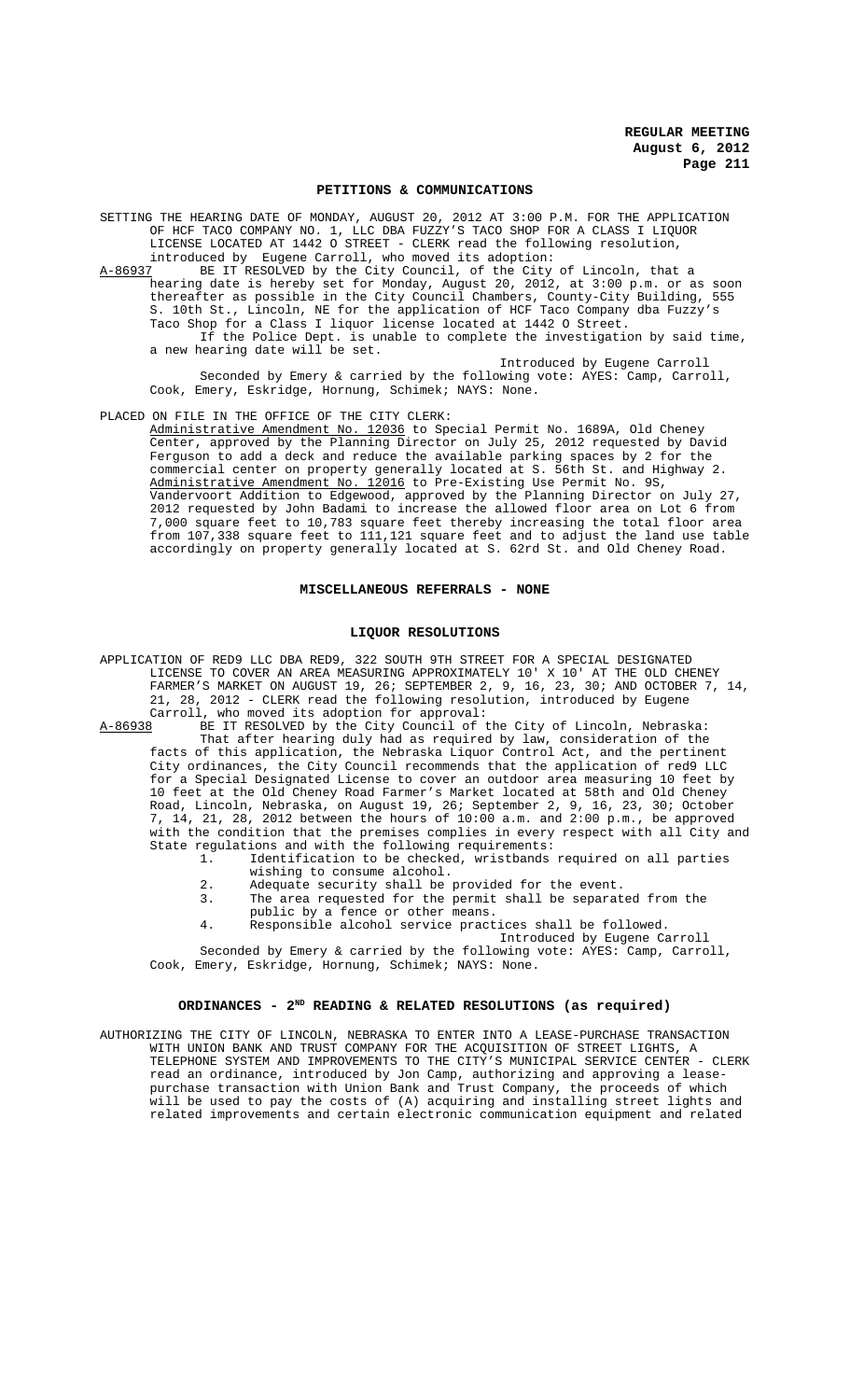> software and (B) remodeling, renovating, equipping and furnishing certain real property of the City; approving the issuance, sale, and delivery of not to exceed \$10,000,000 principal amount of certificates of participation in such lease; fixing in part and providing for the fixing in part of certain provisions of the lease; and related matters, the second time.

- AMENDING THE PAY SCHEDULE FOR A CERTAIN EMPLOYEE GROUP BY ADJUSTING THE HOURLY PAY RANGE SCHEDULE AND SCHEDULES OF ANNUAL, MONTHLY, BIWEEKLY AND HOURLY PAY RANGE EQUIVALENTS FOR EMPLOYEES OF THE CITY OF LINCOLN WHOSE CLASSIFICATIONS ARE ASSIGNED TO PAY RANGES PREFIXED BY THE LETTER "X" TO BE EFFECTIVE AUGUST 16, 2012 - CLERK read an ordinance, introduced by Jon Camp, adopting pay schedules and schedules of pay ranges for employees of the City of Lincoln, Nebraska whose classifications are assigned to pay ranges prefixed by the letter "X" and repealing Ordinance No. 19743, passed by the City Council on July 23, 2012, the second time.
- AMENDING SECTION 2.76.365 OF THE LINCOLN MUNICIPAL CODE, HOURS OF WORK, TO ALLOW EMPLOYEES WITH A PAY RANGE PREFIXED BY THE LETTER "X" AND ELIGIBLE TO RETIRE TO ELECT A REDUCED WORK SCHEDULE - CLERK read an ordinance, introduced by Jon Camp, amending Section 2.76.365 of the Lincoln Municipal Code relating to hours of<br>work to allow employees with a pay range prefixed by the letter "X" and eligible work to allow employees with a pay range prefixed by the letter "X" and eligible to retire to elect a reduced work schedule; and repealing Section 2.76.365 of the Lincoln Municipal Code as hitherto existing, the second time.
- AMENDING SECTION 12.08.270 OF THE LINCOLN MUNICIPAL CODE RELATING TO ALCOHOLIC LIQUOR PROHIBITED IN PARKS TO ALLOW ALCOHOLIC BEVERAGES TO BE SERVED AND CONSUMED AT AULD PAVILION DURING PERIODS THAT ARE SUBJECT TO AN AGREEMENT BETWEEN THE CITY AND A PRIVATE BUSINESS FOR RENTAL OF THE FACILITY AND CATERING RELATED EVENTS - PRIOR to reading:
- COOK Moved to continue 2nd Reading on Bill No. 12-92 with Public Hearing in five weeks to September 10, 2012.

Seconded by Eskridge & carried by the following vote: AYES: Camp, Carroll, Cook, Emery, Eskridge, Hornung, Schimek; NAYS: None.

- CLERK Read an ordinance amending Section 12.08.270 of the Lincoln Municipal Code relating to alcoholic liquor in parks to allow alcohol to be served inside Auld Pavilion under the circumstances provided therein; and repealing Section 12.08.270 of the Lincoln Municipal Code as hitherto existing, the second time.
- APPROVING THE TRANSFER OF UNSPENT AND UNENCUMBERED APPROPRIATIONS AND CASH (IF ANY) BETWEEN AND ELIMINATING APPROPRIATIONS WITHIN CERTAIN CAPITAL IMPROVEMENT PROJECTS WITHIN THE STREET CONSTRUCTION FUND, WATER FUND, WASTEWATER FUND, AND SOLID WASTE FUND FOR THE PUBLIC WORKS & UTILITIES DEPARTMENT; WITHIN THE CAPITAL PROJECTS FUND AND SOLID WASTE FUND FOR THE PARKS & RECREATION DEPARTMENT; AND WITHIN THE CAPITAL PROJECTS FUND FOR THE URBAN DEVELOPMENT DEPARTMENT - CLERK read an ordinance, introduced by Jon Camp, approving the transfer of unspent and unencumbered appropriations and cash (if any) and eliminating appropriations between certain capital improvement projects within the Street Construction Fund, Water Fund, Wastewater Fund, and Solid Waste Fund for the Public Works & Utilities Department; within the Capital Projects Fund for the Parks & Recreation Department; and within the Capital Projects Fund for the Urban Development Department, the second time.

### **PUBLIC HEARING - RESOLUTIONS**

- MISC. NO. 12007 DECLARING THE GATEWAY SENIOR LIVING REDEVELOPMENT AREA (AN ESTIMATED 11 ACRE AREA GENERALLY BOUNDED BY O STREET ON THE SOUTH, NORTH 56TH STREET ON THE EAST, R STREET ON THE NORTH AND NORTH 52ND STREET ON THE WEST) AS BLIGHTED AND SUBSTANDARD - CLERK read the following resolution, introduced by Jon Camp, who moved its adoption:<br>A-86939 WHEREAS, it is de
- A-86939 WHEREAS, it is desirable and in the public interest that the City of Lincoln, Nebraska, a municipal corporation and a city of the primary class, undertake and carry out urban redevelopment projects in areas of the City which are determined to be substandard and blighted and in need of redevelopment; and WHEREAS, Chapter 18, Article 21, Nebraska Reissue Revised Statutes of 1943, as amended, known as the Community Development Law, is the urban renewal and redevelopment law for the State of Nebraska and prescribes the requirements and procedures for the planning and implementation of urban redevelopment projects; and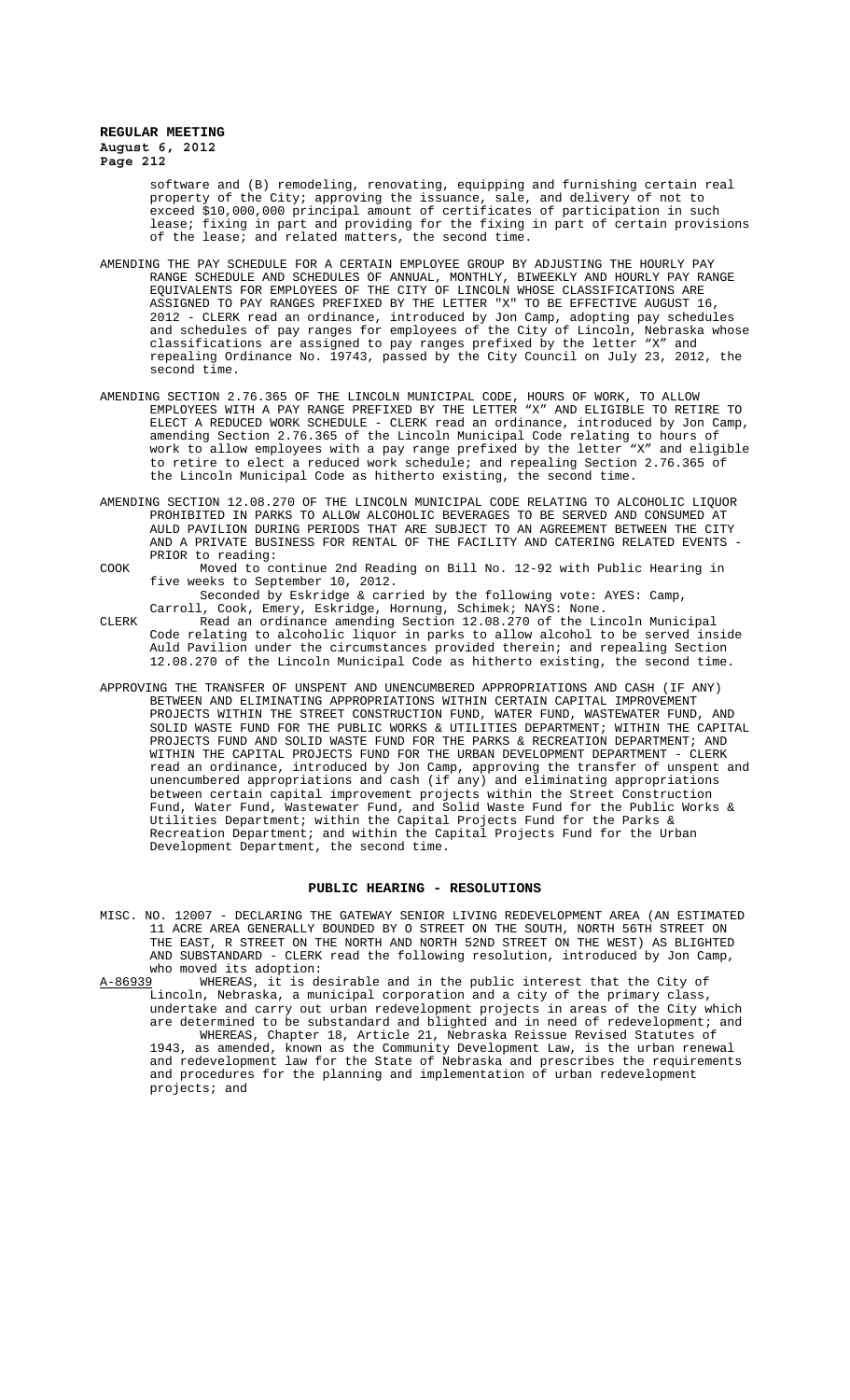WHEREAS, the City in accordance with its Home Rule Charter and the laws of the State of Nebraska applicable to cities of the primary class has duly prepared and approved a general plan for the development of the City known as its Comprehensive Plan, all as required by Section 18-2110, R.R.S. 1943; and

WHEREAS, this Council has received and duly considered evidence relating to the present condition of the Gateway Senior Living Redevelopment Area, generally bounded by O Street on the south, North 56th Street on the east, R Street on the north and North 52nd Street on the west, as shown and described on<br>Attachment "A" (entitled Gateway Senior Living Redevelopment Area Blight and (entitled Gateway Senior Living Redevelopment Area Blight and Substandard Determination Study); and

WHEREAS, this Council has received and duly considered other evidence, including evidence relating to the scope and limitations of the nearby redevelopment plans in the area, and the inability of the other plans to effectively remedy the substandard and blighted conditions;

WHEREAS, Article 8, Section 12 of the Constitution of the State of Nebraska requires that said area must be found to be both substandard and blighted in order for tax increment financing to be used in said area; and

WHEREAS, Section 18-2109, R.R.S. 1943, as amended, requires that prior to the preparation by the City of an urban redevelopment plan for a redevelopment project for the Gateway Senior Living Redevelopment Area, this Council as governing body of the City, by resolution, after review and recommendation from the Lincoln City Lancaster County Planning Commission, find and determine that said area is both a substandard and blighted area as defined in said Community Development Law, and in need of redevelopment; and

WHEREAS, on June 29, 2012, notice of public hearing was mailed, postage prepaid, to the president or chairperson of the governing body of each county, school district, community college, educational service unit, and natural resource district in which the real property subject to such plan is located and whose property tax receipts would be directly affected and to all registered neighborhood associations located in whole or in part within a one mile radius of the area to be redeveloped setting forth the time, date, place, and purpose, of the public hearing to be held on July 11, 2012, before the Lincoln City - Lancaster County Planning Commission regarding the proposed determination that the Gateway Senior Living Redevelopment Area be declared a blighted and substandard area as defined in the Nebraska Community Development Law, a copy of said notice and list of said registered neighborhood associations having been attached hereto as Attachment "B" and "C" respectively; and

WHEREAS, the Lincoln City-Lancaster County Planning Commission on July 11, 2012 recommended that the Gateway Senior Living Redevelopment Area be found to be both a substandard and blighted area as defined in said Community Development Law and the evidence demonstrates that said Gateway Senior Living Redevelopment Area as shown and described on Attachment "A" constitutes both a substandard and blighted area as defined in said Community Development Law, which area is in need of redevelopment.

WHEREAS, on July 20, 2012 a notice of public hearing was mailed, postage prepaid, to the foregoing governing bodies and registered neighborhood associations setting forth the time, date, place, and purpose of the public hearing before the City Council to be held on August 6, 2012 regarding the proposed determination that the Gateway Senior Living Redevelopment Area be declared a blighted and substandard area as defined in the Nebraska Community Development Law, a copy of said notice having been attached hereto as Attachment "D"; and

WHEREAS, on July 20, 2012 and July 27, 2012 a notice of public hearing was published in the Lincoln Journal Star newspaper, setting forth the time, date, place, and purpose of the public hearing to be held on August 6, 2012 regarding the proposed determination that the Gateway Senior Living Redevelopment Area be declared a blighted and substandard area as defined in the Nebraska Community Development Law, a copy of such notice having been attached hereto and marked as Attachment "E"; and

WHEREAS, on August 6, 2012 in the City Council Chambers of the County City Building, 555 South 10th Street, Lincoln, Nebraska, the City Council held a public hearing relating to the proposed determination that the Gateway Senior Living Redevelopment Area be declared a blighted and substandard area as defined in the Nebraska Community Development Law and all interested parties were afforded at such public hearing a reasonable opportunity to express their views respecting said proposed plan; and

WHEREAS, the City Council has duly considered all statements made and materials submitted relating to said proposed determination.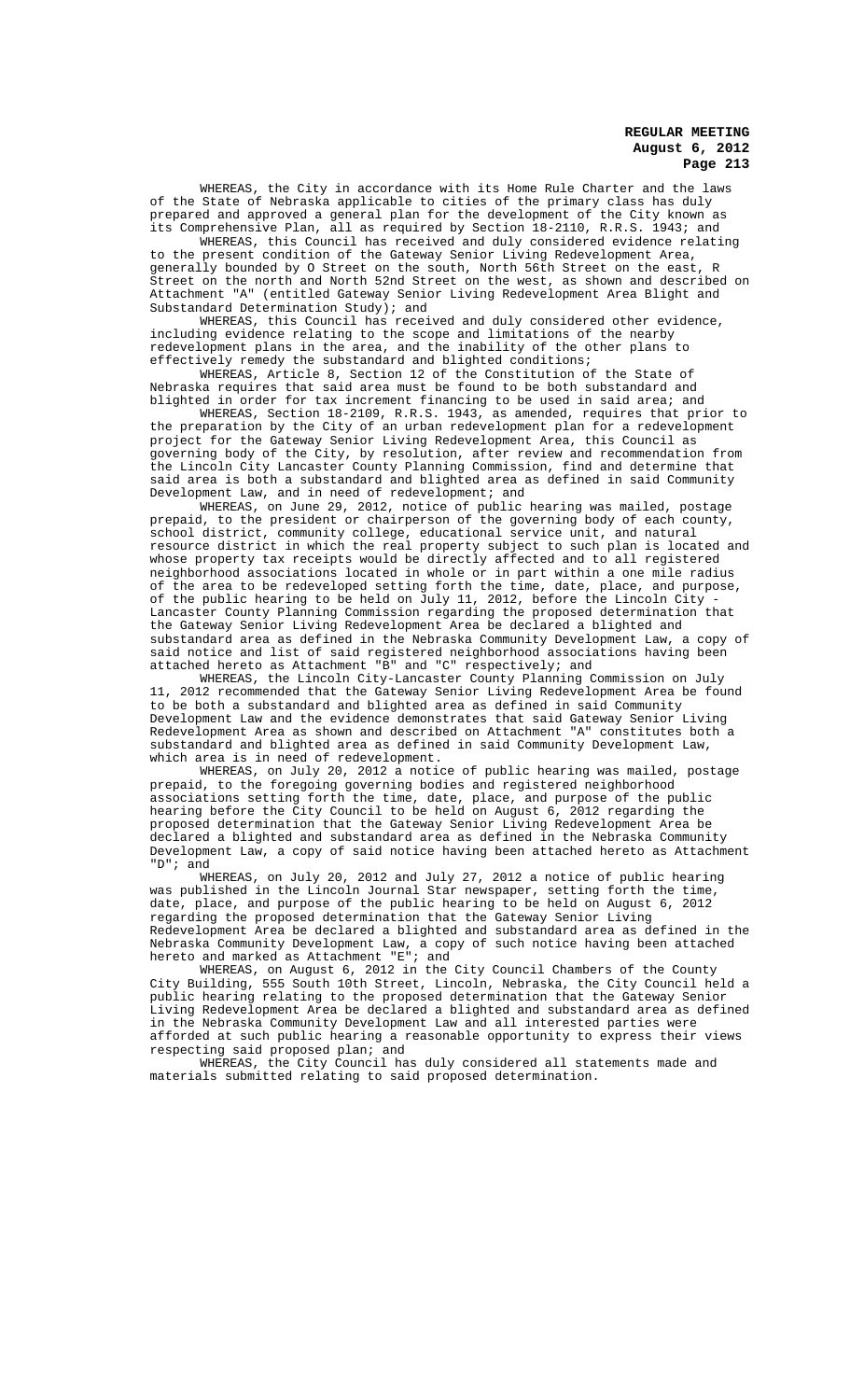NOW, THEREFORE, BE IT RESOLVED by the City Council of the City of Lincoln, Nebraska:<br>1. That

was...<br>That it is hereby found and determined that substandard and<br>itions exist as set forth and discussed in Attachment "A" (entitled blighted conditions exist as set forth and discussed in Attachment "A" Gateway Senior Living Redevelopment Area Blight and Substandard Determination<br>Study) attached hereto and incorporated herein as though fully set forth attached hereto and incorporated herein as though fully set forth verbatim.

2. That it is hereby found and determined that the Gateway Senior Living Redevelopment Area as shown and described on Attachment "A", constitutes both a substandard and blighted area as defined by subsections (10) and (11), respectively, of Section 18-2103, R.R.S. 1943, as amended, and that said area is in need of redevelopment.

3. That it is hereby found and determined that said area is an eligible site for redevelopment projects under the provision of Chapter 18, Article 21, Nebraska Revised Statutes of 1943, as amended.

4. That the elimination of said substandard and blighted conditions under the authority of the Community Development Law is found to be a public purpose and in the public interest.<br>5. That such substandard

That such substandard and blighted conditions are beyond remedy and control solely by regulatory process and the exercise of police power and cannot be dealt with effectively by the ordinary operations or private enterprise without the aid provided by the Community Development law, specifically including Tax Increment Financing.

BE IT FURTHER RESOLVED that the Department of Urban Development as the duly designated community development agency for the City of Lincoln is hereby authorized and directed to immediately proceed with the preparation of a new redevelopment plan and associated projects for the Gateway Senior Living Redevelopment Area, which plan shall be prepared in accordance with the requirements and procedures of said Chapter 18, Article 21, for ultimate review and consideration by this Council.

Introduced by Jon Camp Seconded by Emery & carried by the following vote: AYES: Carroll, Cook, Emery, Eskridge, Hornung, Schimek; NAYS: Camp.

## ORDINANCE - 3<sup>RD</sup> READING & RELATED RESOLUTIONS (as required)

AMENDING SECTIONS 9.20.050 AND 10.14.460 OF THE LINCOLN MUNICIPAL CODE RELATING TO DISTURBING THE PEACE AND UNNECESSARY NOISE FROM MOTOR VEHICLES, RESPECTIVELY, TO TRANSFER THE REGULATION OF SOURCES OF MUSIC IN PUBLIC STREETS, ALLEYS, OR OTHER PUBLIC PLACES FROM SECTION 9.20.050, DISTURBING THE PEACE, TO SECTION UNNECESSARY NOISE FROM MOTOR VEHICLES, TO AMEND THE PENALTY FOR VIOLATION OF SECTION 9.20.050 TO CORRESPOND TO STATE STATUTE AND TO SPECIFY THE PENALTY FOR VIOLATION OF SECTION 9.20.050 IN THAT SECTION; AND AMENDING SECTION 9.20.100 OF THE LINCOLN MUNICIPAL CODE RELATING TO MINIMUM PENALTIES TO DELETE A REPETITIOUS REFERENCE TO THE MINIMUM FINE FOR DISTURBING THE PEACE - CLERK read an ordinance, introduced by Carl Eskridge, amending Section 9.20.050 and 10.14.460 of the Lincoln Municipal Code relating to Disturbing the Peace and Unnecessary Noise from Motor Vehicles, respectively, to transfer the regulation of sources of music in public streets, alleys, or other public places from Section 9.20.050, Disturbing the Peace, to Section 10.14.460, Unnecessary Noise From Motor Vehicles, to amend the penalty for violation of Section 9.20.050 to correspond to state statute and to specify the penalty for violation of Section 9.20.050 in that section; amending Section 9.20.100 of the Lincoln Municipal Code relating to minimum penalties to delete a repetitious reference to the minimum fine for disturbing the peace; and repealing Sections 9.20.050, 9.20.100 and 10.14.460 of the Lincoln Municipal Code as hitherto existing, the third

time.<br>ESKRIDGE Moved to pass the ordinance as read.

Seconded by Carroll & carried by the following vote: AYES: Camp, Carroll, Cook, Emery, Eskridge, Hornung, Schimek; NAYS: None.

The ordinance, being numbered **#19749**, is recorded in Ordinance Book #27, Page .

AMENDING CHAPTER 9.16 OF THE LINCOLN MUNICIPAL CODE RELATING TO OFFENSES AGAINST PUBLIC DECENCY BY AMENDING SECTION 9.16.030 DEFINING TOXIC COMPOUNDS; AMENDING SECTION 9.16.035 DEFINING PARAPHERNALIA; AMENDING SECTION 9.16.110 RELATING TO THE UNLAWFUL USE OF TOXIC COMPOUNDS TO CLARIFY THAT A TOXIC COMPOUND COULD BE INTRODUCED INTO THE HUMAN SYSTEM BY OTHER MEANS THAN CURRENTLY SET FORTH IN THE SECTIONS; AND AMENDING SECTION 9.16.140 TO MAKE THE PENALTY COMPARABLE WITH STATE STATUTE - CLERK read an ordinance, introduced by Carl Eskridge, amending Chapter 9.16 of the Lincoln Municipal Code relating to Offenses Against Public Decency by amending Section 9.16.030 defining toxic compounds; amending Section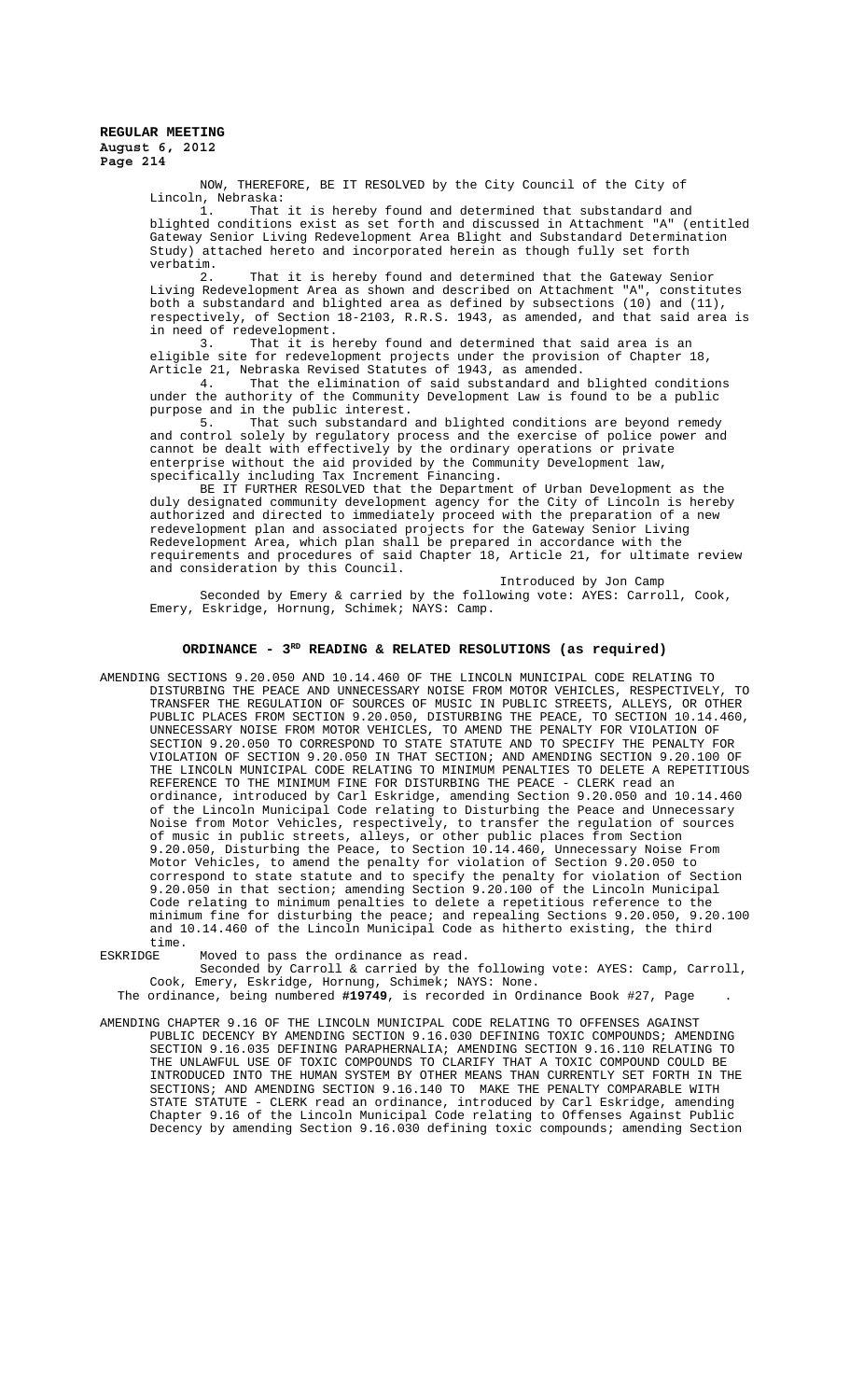9.16.035 defining paraphernalia; amending Section 9.16.110 relating to the unlawful use of toxic compounds to clarify that a toxic compound could be introduced into the human system by other means than currently set forth in the sections; amending Section 9.16.140 to make the penalty comparable with state statute; and repealing Sections 9.16.030, 9.16.065, 9.16.100, and 9.16.140 of the Lincoln Municipal Code as hitherto existing, the third time. ESKRIDGE Moved to pass the ordinance as read.

Seconded by Carroll & carried by the following vote: AYES: Camp, Carroll, Cook, Emery, Eskridge, Hornung, Schimek; NAYS: None.

The ordinance, being numbered **#19750**, is recorded in Ordinance Book #27, Page .

- APPROVING THE FIRST STREET AND HIGHWAY 2 DEVELOPMENT AND CONDITIONAL ZONING AGREEMENT BETWEEN SHARON Y. SCHWARTZ AND MARLYN SCHWARTZ, JEFFREY T. COLSON AND LANETTE COLSON, AND THE CITY OF LINCOLN TO CONDITIONALLY ALLOW THE DEVELOPMENT OF PROPERTY LOCATED AT FIRST STREET AND HIGHWAY 2 (CHENEY) TO BE LIMITED TO MINI-WAREHOUSING SHOULD THE PROPERTY BE RE-ZONED FROM AG AGRICULTURAL DISTRICT AND R-2 RESIDENTIAL DISTRICT TO H-3 HIGHWAY COMMERCIAL DISTRICT. (RELATED ITEMS: 95, 12-48) (ACTION DATE: 6/4/12) (5/21/12 - P.H. CON'T TO 6/4/12) (6/4/12 - PLACED ON INDEFINITE PENDING) (7/16/12 - REMOVED FROM PENDING TO HAVE P.H. ON 7/30/12 W/ACTION ON 8/6/12) (RELATED ITEMS: 12R-95, 12-48, 12-87) (ACTION DATE: 8/6/12) - PRIOR to reading:<br>CARROLL Moved MTA #1 to amen
- Moved MTA #1 to amend Bill No. 12R-95 by accepting Attachment "A", First Street and Highway 2 Development and conditional Zoning Agreement, attached hereto to replace Attachment "A" previously provided with Bill No. 12R-95. Seconded by Cook & carried by the following vote: AYES: Camp, Carroll,
- Cook, Emery, Eskridge, Hornung, Schimek; NAYS: None. CLERK Read the following amended resolution, introduced by Jon Camp, who moved

its adoption:<br>A-86940 BE IT I BE IT RESOLVED by the City Council of the City of Lincoln, Nebraska: That the First Street and Highway 2 Development and Conditional Zoning Agreement which is attached hereto marked as Attachment "A" and made a part hereof by reference, between the City of Lincoln and Sharon Y. Schwartz and Marlyn Schwartz, and Jeffrey T. Colson and Lanette Colson, (collectively "Developer") upon the terms and conditions contained in said Agreement to restrict the development of property located at First Street and Highway 2 (Cheney) to mini-warehousing and a dwelling for a caretaker should the property be rezoned from AG Agricultural District and R-2 Residential District to H-3 Highway Commercial District on the property legally described as Lot 65 I.T., located in the Southeast Quarter of Section 23, Township 9 North, Range 7 East of the 6th P.M., Lancaster County, Nebraska, is hereby approved and the Mayor is authorized to execute the Development and Conditional Zoning Agreement on behalf of the City.

BE IT FURTHER RESOLVED that the City Clerk is directed to return one fully executed copy of this Agreement to Rick Peo, Chief Assistant City Attorney, for distribution to the parties.

BE IT FURTHER RESOLVED that the City Clerk is directed to record the Development and Conditional Zoning Agreement or a summary memorandum thereof with the Register of Deeds, filing fees to be paid by the Developer. Introduced by Jon Camp

Seconded by Carroll & carried by the following vote: AYES: Camp, Carroll, Cook, Emery, Eskridge, Hornung, Schimek; NAYS: None.

CHANGE OF ZONE 12005 - APPLICATION OF SHARON SCHWARTZ AND JEFFREY COLSON FOR A CHANGE OF ZONE FROM AG AGRICULTURAL DISTRICT AND R-2 RESIDENTIAL DISTRICT TO H-3 HIGHWAY COMMERCIAL DISTRICT ON PROPERTY GENERALLY LOCATED AT HIGHWAY 2 AND FIRST STREET (CHENEY). (RELATED ITEMS: 12R-95, 12-48)(ACTION DATE: 6/4/12)(5/21/12 - P.H. CON'T TO 6/4/12)(6/4/12 - PLACED ON INDEFINITE PENDING)(7/16/12 - REMOVED FROM PENDING TO HAVE P.H. ON 7/30/12 W/ACTION ON 8/6/12)(RELATED ITEMS: 12R-95, 12-48, 12-87)(ACTION DATE: 8/6/12) - CLERK read the following ordinance, introduced by Jon Camp, amending the Lincoln Zoning District Maps adopted by reference and made a part of Title 27 of the Lincoln Municipal Code, pursuant to Section 27.05.020 of the Lincoln Municipal Code, by changing the boundaries of the districts established and shown thereon, the third time. CAMP Moved to pass the ordinance as read.

Seconded by Carroll & carried by the following vote: AYES: Camp, Carroll, Cook, Emery, Eskridge, Hornung, Schimek; NAYS: None.

The ordinance, being numbered **#19751**, is recorded in Ordinance Book #27, Page .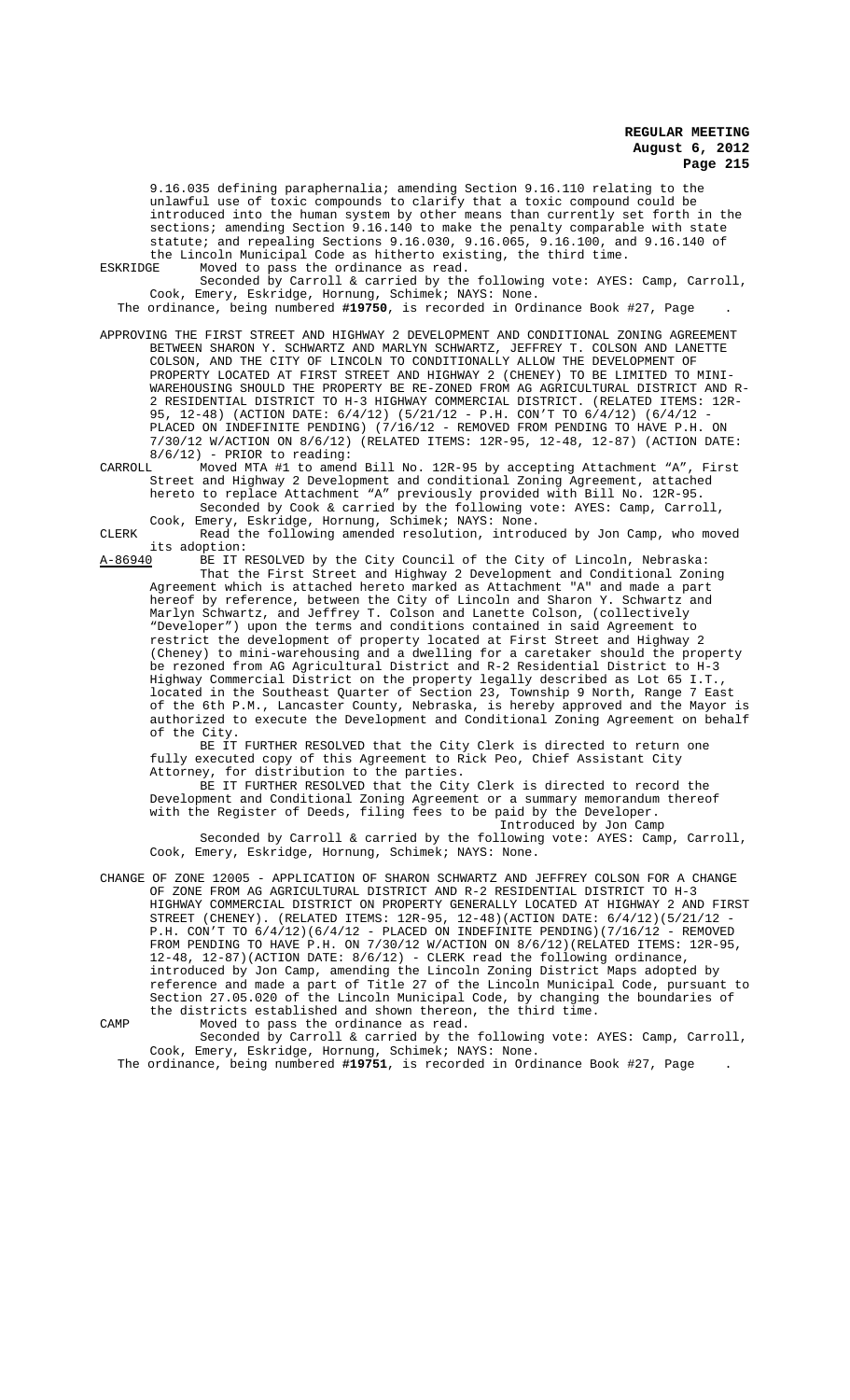- CHANGE OF ZONE 12019 APPLICATION OF SHARON Y. SCHWARTZ AND JEFFREY T. COLSON TO REDUCE THE BUILDING LINE DISTRICT FROM A 125 FOOT SETBACK TO A 108 FOOT SETBACK ON PROPERTY GENERALLY LOCATED AT FIRST STREET AND HIGHWAY 2 IN CHENEY. (RELATED ITEMS: 12R-95, 12-48, 12-87)(ACTION DATE: 8/6/12) - CLERK read an ordinance, introduced by Carl Eskridge, to amend the Building Line District Map attached to and made part of Title 27 of Lincoln Municipal Code by reducing the Building Line District on the south side of Highway 2 from 125 feet to 108 feet adjacent to Lot 65, located in the Southeast Quarter of Section 23, Township 9 North, Range 7 East of the 6th P.M., Lancaster County, Nebraska, generally at First<br>Range 7 East of the 6th P.M., Lancaster the third time Street and Highway 2, Cheney, Nebraska, the third time.<br>ESKRIDGE Moved to pass the ordinance as read.
- Moved to pass the ordinance as read.
	- Seconded by Carroll & carried by the following vote: AYES: Camp, Carroll, Cook, Emery, Eskridge, Hornung, Schimek; NAYS: None.
	- The ordinance, being numbered **#19752**, is recorded in Ordinance Book #27, Page .

# **ORDINANCES - 1ST READING & RELATED RESOLUTIONS (as required)**

- APPROVING A REAL ESTATE SALES AGREEMENT BETWEEN THE CITY OF LINCOLN AND HABITAT FOR HUMANITY INC. FOR THE SALE OF CITY OWNED PROPERTY GENERALLY LOCATED AT 2445 N.W. 52ND STREET FOR AN AMOUNT OF \$20,000.00 - CLERK read an ordinance, introduced by Eugene Carroll, approving a Real Estate Sales Agreement between the City of Lincoln and Lincoln/Lancaster County Habitat for Humanity Inc. authorizing the sale of surplus property generally located at  $2445 \text{ N.W. } 52^{\text{nd}}$  Street, the first time.
- CHANGE OF ZONE 12022 AMENDING SECTION 27.07.030 OF THE LINCOLN MUNICIPAL CODE TO ALLOW AS A TEMPORARY PERMITTED CONDITIONAL USE OF A BUILDING OR PREMISES IN THE AG AGRICULTURE DISTRICT, IN ADDITION TO ITS MAIN USE, FOR ANY USE APPROVED BY THE LANCASTER COUNTY BOARD OF COMMISSIONERS BY THE GRANTING OF AN AMUSEMENT LICENSE FOR SUCH USE, PROVIDED SAID CONDITIONAL USE IS LIMITED TO ONE EVENT PER CALENDAR YEAR - CLERK read an ordinance, introduced by Eugene Carroll, amending Section 27.07.030 of the Lincoln Municipal Code to provide that any use approved by the Lancaster County Board of Commissioners by the granting of an amusement license for such use shall be allowed as a permitted conditional use in the AG Agriculture District, provided said conditional use is limited to one event per calendar year; and repealing Section 27.07.030 of the Lincoln Municipal Code as hitherto existing, the first time.
- APPROVING THE AGREEMENT REGARDING THE ANNEXATION OF SKY RANCH ACRES BETWEEN THE CITY AND SKY RANCH ACRES NEIGHBORHOOD ASSOCIATION FOR THE DEVELOPMENT OF 30.11 ACRES OF PROPERTY GENERALLY LOCATED AT NORTH 108TH STREET AND HOLDREGE STREET. (RELATED ITEMS: 12R-182, 12-100)(ACTION DATE: 8/20/12)
- ANNEXATION 10004 AMENDING THE LINCOLN CORPORATE LIMITS MAP BY ANNEXING APPROXIMATELY 37 ACRES GENERALLY LOCATED AT NORTH 108TH STREET AND HOLDREGE STREET (RELATED ITEMS: 12R-182, 12-100)(ACTION DATE: 8/20/12) - CLERK read an ordinance, introduced by Eugene Carroll, annexing and including the below described land as part of the City of Lincoln, Nebraska and amending the Corporate Limits Map attached to and made a part of Ordinance No. 18208, to reflect the extension of the corporate limits boundary of the City of Lincoln, Nebraska established and shown thereon, the first time.
- CHANGE OF ZONE 05012A APPLICATION OF SOUTH POINTE CHRISTIAN CHURCH AND LINCOLN STORAGE/WOOD BRIDGE COMMERCIAL ASSOCIATES TO AMEND THE WOOD BRIDGE PLANNED UNIT DEVELOPMENT TO INCREASE THE MINI-STORAGE AREA FROM APPROXIMATELY 58,700 SQUARE FEET TO 84,500 SQUARE FEET, ON PROPERTY GENERALLY LOCATED AT PINE LAKE ROAD AND HELEN WITT DRIVE - CLERK read an ordinance, introduced by Eugene Carroll, amending the development plan for the Wood Bridge Planned Unit Development in order to increase the floor area for mini-storage from approximately 58,700 square feet to 84,500 square feet on property generally located at Pine Lake Road and Helen Witt Drive and legally described as: Lots 1 through 5, and Outlots A and B, Wood Bridge  $2^{\text{nd}}$  Addition, Lincoln, Lancaster County, Nebraska, the first time.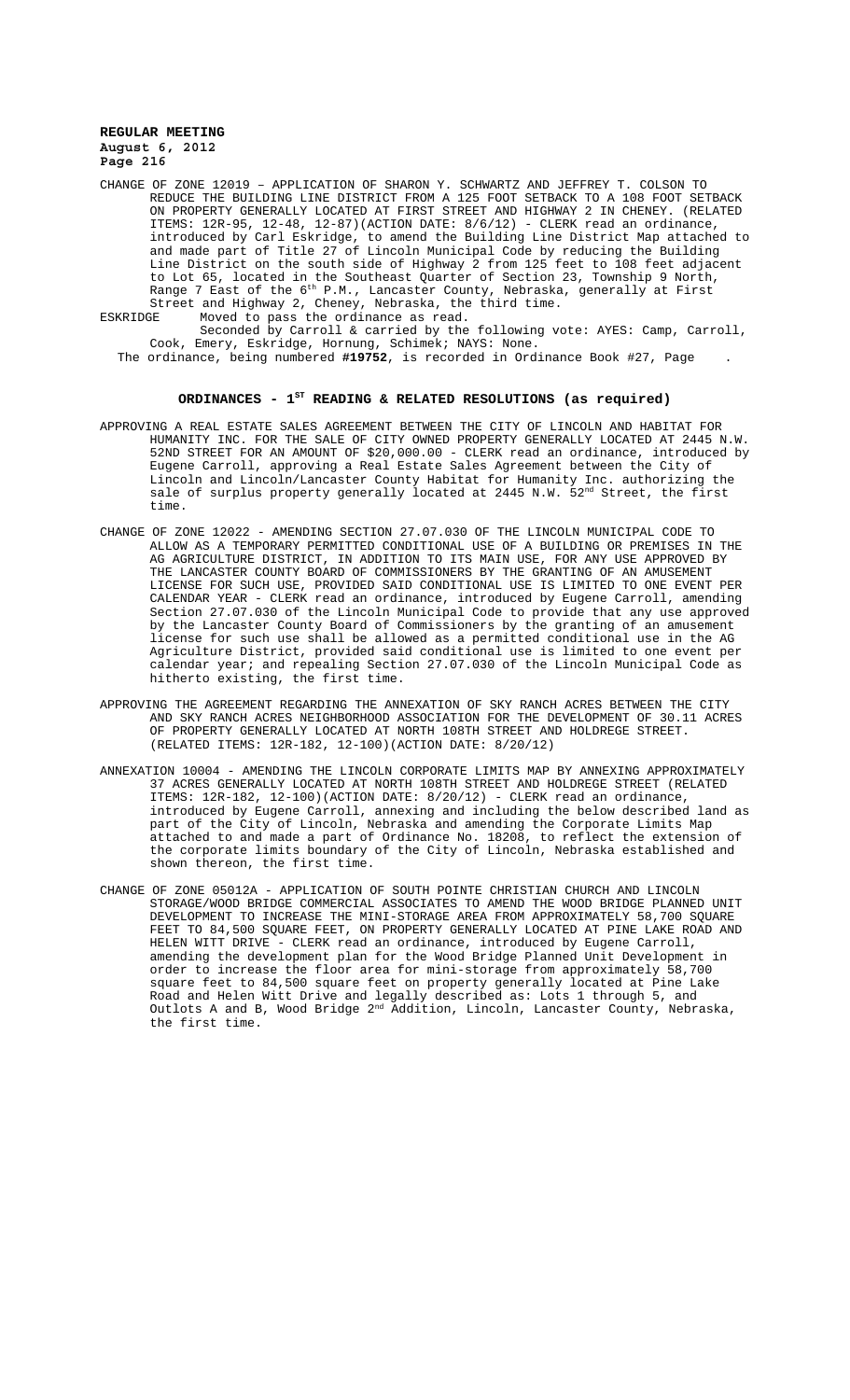#### RESOLUTIONS - 1<sup>st</sup> READING - ADVANCE NOTICE

ACCEPTING THE REPORT OF NEW AND PENDING CLAIMS AGAINST THE CITY AND APPROVING DISPOSITION OF CLAIMS SET FORTH FOR THE PERIOD OF JULY 16 - 31, 2012.

APPROVING AMENDMENT TO BID NO. 10-165 CONTRACT AGREEMENT BETWEEN THE CITY AND HERSEY METERS COMPANY, LLC DBA MUELLER SYSTEMS TO PROVIDE THE ANNUAL REQUIREMENTS OF HERSEY WATER METER PARTS FOR AN ADDITIONAL TWO YEAR TERM FROM AUGUST 1, 2012 THROUGH JULY 31, 2014.

- APPROVING AMENDMENT TO BID NO. 10-167 CONTRACT AGREEMENT BETWEEN THE CITY OF LINCOLN AND BADGER METER, INC. FOR THE ANNUAL REQUIREMENTS FOR 6-10" FIRE SERVICE COLD WATER METERS, FOR AN ADDITIONAL TWO YEAR TERM FROM AUGUST 1, 2012 THROUGH JULY 31, 2014.
- APPROVING AMENDMENT TO BID NO. 10-128 CONTRACT AGREEMENT BETWEEN THE CITY OF LINCOLN AND BADGER METER, INC. FOR THE ANNUAL REQUIREMENTS FOR COLD WATER METERS, 5/8" TO 2" WITH AUTOMATED METER READING ERT MODULES, FOR AN ADDITIONAL TWO YEAR TERM FROM AUGUST 1, 2012 THROUGH JULY 31, 2014.
- APPOINTING CAROL SPEICHER TO THE LIBRARY BOARD FOR A TERM OF SEPTEMBER 1, 2012 THROUGH AUGUST 31, 2019.
- REAPPOINTING MIKE MCNIFF TO THE EXAMINING BOARD OF PLUMBERS FOR A TERM EXPIRING SEPTEMBER 4, 2015.

APPROVING A SCHEDULE OF FEES THE CITY MAY CHARGE FOR AMBULANCE SERVICE.

APPROVING A PROJECT PROGRAMMING AGREEMENT BETWEEN THE CITY OF LINCOLN AND THE NEBRASKA DEPARTMENT OF ROADS TO ESTABLISH VARIOUS DUTIES AND FUNDING RESPONSIBILITIES FOR A FEDERAL AID PROJECT FOR THE CONSTRUCTION OF SAFETY IMPROVEMENTS AT NORTH 66TH STREET AND FREMONT STREET.

#### **MISCELLANEOUS BUSINESS - NONE**

#### **OPEN MICROPHONE - NONE**

#### **ONE AND SIX YEAR STREETS & HIGHWAYS PROGRAM**

Council Chair Hornung: This Public Hearing is held each year to fulfill State Statutory Requirements for the One and Six Year Streets and Highways Program and also serves as the Public Hearing for the City's Capital Improvements Program. It should be noted that the C.I.P. is a funding document only. The Two-Year Program lists projects proposed for final design, way acquisition, construction or study during fiscal years 2013 and 2014. The third through sixth year (FY 2015-2018) program lists those projects which are in some phase of development or will enter the street planning process. The program was identified on the Public Hearing Notice, advertised in the Lincoln Journal Star on Sunday, July 15th, 2012 plus being placed on the City's website and on Channels 5, 10 and 21.

Citizens have 10 days from today to submit any statements or exhibits to the Public Works Department. Therefore, all statements and exhibits received on or before, August 16th, 2012 will become a part of the Public Hearing Record. These statements should be forwarded to Roger Figard, City Public Works Department, Engineering Services, 901 West Bond Street / Suite 100, Lincoln, Nebraska 68521.

The information received will be evaluated by the Public Works Department, and subsequently by the City Council. Final action will be taken by City Council resolution adopting the first two years of the C.I.P. budget.

The State Statutory Requirement ensures that an integrated system of public roads is provided for the general welfare of the State, Counties and Municipalities. The program is administered by the State Board of Public Roads Classifications and Standards.

Capital Improvement Program for fiscal years 2013 thru 2018 reflects an average annual expenditure of nearly \$27.76 million dollars. This average annual expenditure is comprised of \$21.66 million dollars of City Revenues, \$5.84 million in Federal Aid and \$.26 million in other funds (Includes State/Federal, Train Mile Tax, and Railroad Transportation Safety District).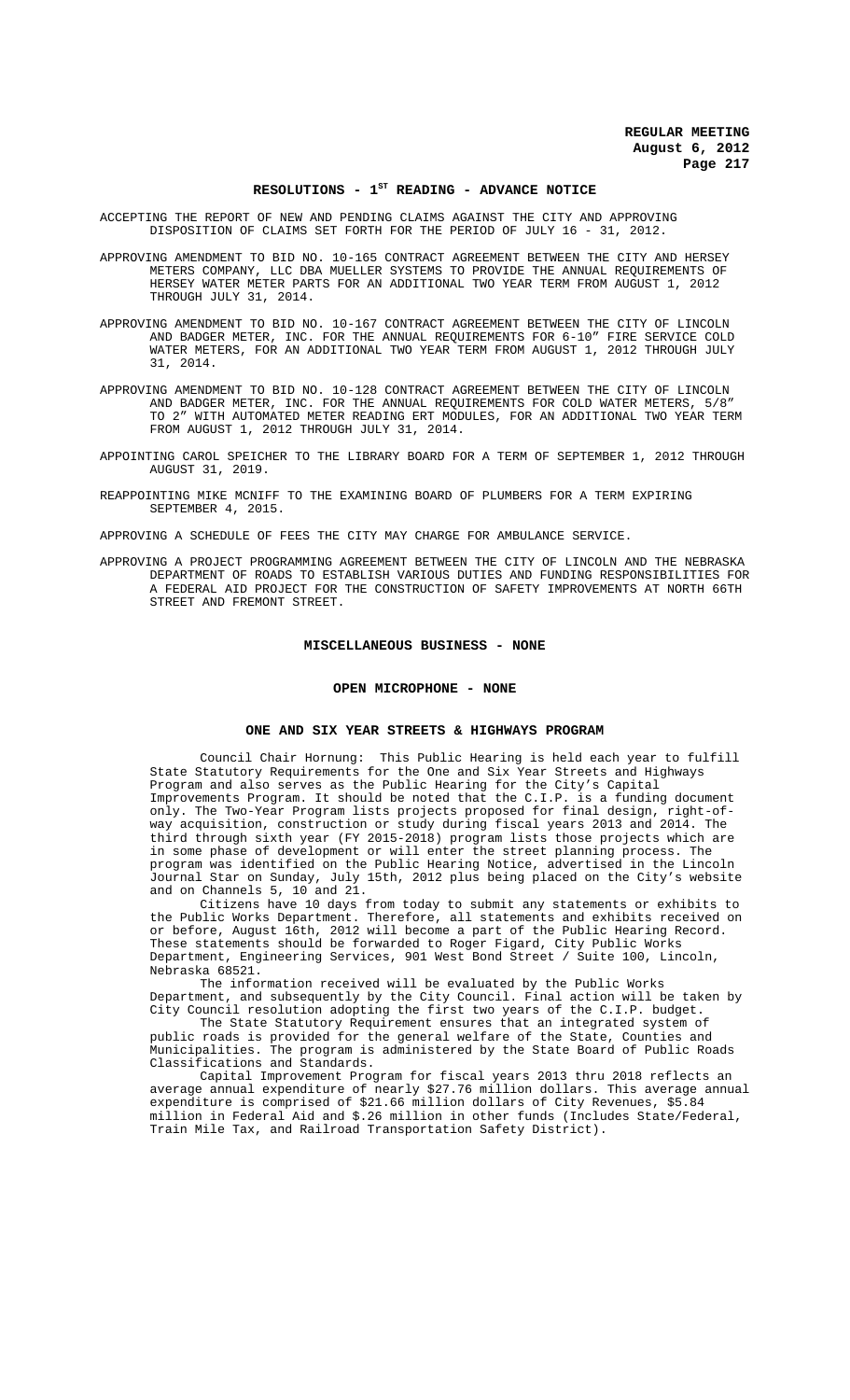### **2012-2014 MAYOR'S RECOMMENDED BIENNIAL OPERATING BUDGET AND CAPITOL IMPROVEMENT PROGRAM 2012/13 - 2017/18**

City Clerk Ross: As part of the Mayor's proposed budget, the budget also proposes to take the following allowed by LB 989 as passed by the 1998 Nebraska State Legislature.<br>1. The Mayor

The Mayor's Recommended Budget anticipates the use of allowable growth, if any, in the tax base above the 2.5% already provided by LB 989 for improvements to real property as a result of new construction, additions to existing buildings, any improvements to real property which increase the value of such property, and any increase in valuation due to annexation, and any personal property valuation over the prior year. This change is estimated as an increase of 3.5% pending certification of final valuations from the County Assessor's office. It is the City's intention to utilize the final percentage change or the 2.5% increase, whichever is greater, provided for by the certified final valuations, to increase the restricted funds base and to utilize various other lid exemptions provided in LB 989. An additional 1% of lid authority can be authorized by a super majority (5) vote of the City Council. It is the Administration's intention to ask for this additional authority in the final budget resolution.

2. The city intends to carryover all unused restricted fund authority from prior and current fiscal years as well as any unused restricted fund authority from the 2011-12 budget to future fiscal years. This unused restricted fund authority is estimated at up to \$23,000,000 but depends upon final completion of lid documents to be filed with the State Auditor's Office. It is the City's intention to carryover all unused restricted funds authority as determined by final completion of the forms.

## **THE FOLLOWING ORDINANCES & RESOLUTIONS WILL HAVE PUBLIC HEARING ON 8/6/12 IMMEDIATELY FOLLOWING THE REGULAR COUNCIL MEETING WHICH BEGINS AT 2:30 P.M. (Action Dates are Indicated for Each Item)**

Council Chair Hornung requested Clerk Ross to call the following items together for 2<sup>nd</sup> Reading and Public Hearing on this date.

- PUBLIC HEARING ON THE 1 & 6 YEAR STREET & HIGHWAY PROGRAM, THE 2012-2014 CITY OF LINCOLN BIENNIAL OPERATING BUDGET AND THE CAPITAL IMPROVEMENT PROGRAM FOR FY 2012-2014. (TO HAVE PUBLIC HEARING 8/6; ACTION: 8/20/12)
- AMENDING SECTION 2.32.110 OF THE LINCOLN MUNICIPAL CODE RELATING TO LINCOLN POLICE DEPARTMENT FEES TO INCREASE THE FEE CHARGED FOR A COPY OF AN ACCIDENT REPORT FROM \$2.00 TO \$15.00 (TO HAVE PUBLIC HEARING/2ND READING  $8/6$ ; ACTION:  $8/8/12$ ) CLERK read an ordinance, introduced by Jon Camp, amending Section 2.32.110 of the Lincoln Municipal Code relating to Lincoln Police Department Fees by increasing the fee charged for a copy of an accident report from \$2.00 to \$15.00; repealing Section 2.32.110 of the Lincoln Municipal Code as hitherto existing, the second time.
- AMENDING CHAPTER 2.20 OF THE LINCOLN MUNICIPAL CODE RELATING TO THE FIRE AND RESCUE DEPARTMENT BY ADDING NEW SECTIONS NUMBERED 2.20.160, 2.20.170, 2.20.180, 2.20.190 AND 2.20.200 TO IDENTIFY AND ESTABLISH FEES FOR SPECIFIC SERVICES PERFORMED BY THE FIRE AND RESCUE DEPARTMENT (TO HAVE PUBLIC HEARING/2ND READING 8/6; ACTION: 8/8/12) - CLERK read an ordinance, introduced by Jon Camp, amending Chapter 2.20 of the Lincoln Municipal Code relating to the Fire and Rescue Department by adding new sections numbered 2.20.160, 2.20.170, 2.20.180, 2.20.190 and 2.20.200 to identify and establish fees for specific services performed by the Fire and Rescue department, the second time.
- AMENDING CHAPTER 5.56 OF THE LINCOLN MUNICIPAL CODE RELATING TO EMERGENCY ALARM SYSTEMS BY AMENDING SECTION 5.56.010 TO REVISE AND ADD DEFINITIONS; AMENDING SECTIONS 5.56.025 AND 5.56.030 TO REQUIRE FIRE ALARM BUSINESSES AND FIRE ALARM USERS, RESPECTIVELY, TO OBTAIN THE PERMITS REQUIRED IN THIS CHAPTER; AND AMENDING SECTIONS 5.56.040, 5.56.050 AND 5.56.055 TO PROVIDE FEES FOR FALSE FIRE ALARMS (TO HAVE PUBLIC HEARING/2ND READING 8/6; ACTION: 8/8/12) - CLERK read an ordinance, introduced by Jon Camp, amending Chapter 5.56 of the Lincoln Municipal Code relating to Emergency Alarm Systems by amending Section 5.56.010 to revise and add definitions; amending Sections 5.56.025 and 5.56.030 to require fire alarm businesses and fire alarm users, respectively, to obtain permits required in this chapter; amending Sections 5.56.040, 5.56.050, and 5.56.055 to provide fees for false fire alarms; and repealing Sections 5.56.010, 5.56.025, 5.56.030, 5.56.040, 5.56.050, and 5.56.055 of the Lincoln Municipal Code as hitherto existing, the second time.
- AMENDING SECTION 8.32.150 OF THE LINCOLN MUNICIPAL CODE RELATING TO SOLID WASTE TO INCREASE THE OCCUPATION TAX ON REFUSE HAULERS FROM \$7.00 PER TON TO \$9.00 PER TON (TO HAVE PUBLIC HEARING/2ND READING 8/6; ACTION: 8/8/12) - CLERK read an ordinance, introduced by Jon Camp, amending Section 8.32.150 of the Lincoln Municipal Code to increase the occupation tax imposed on refuse haulers from \$7.00 per ton to \$9.00 per ton; and repealing Section 8.32.150 of the Lincoln Municipal Code as hitherto existing, the second time.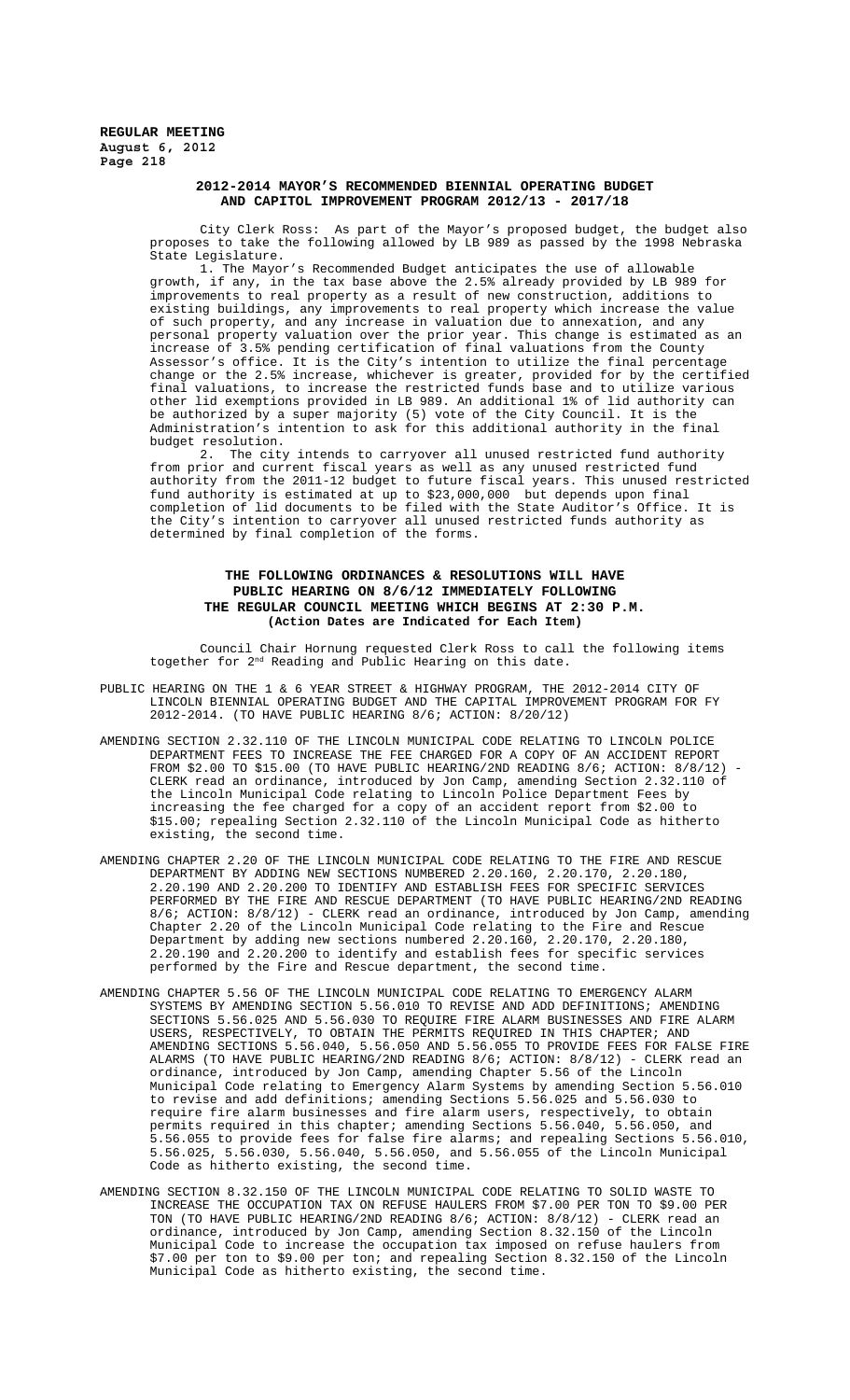- AMENDING THE PAY SCHEDULE FOR A CERTAIN EMPLOYEE GROUP WHOSE CLASSIFICATIONS ARE ASSIGNED TO THE PAY RANGE WHICH IS PREFIXED BY THE LETTER "C" BY CREATING THE CLASSIFICATION OF "COMMUNITY OUTREACH COORDINATOR" (TO HAVE PUBLIC HEARING/2ND READING 8/6; ACTION: 8/8/12) - CLERK read an ordinance, introduced by Jon Camp, amending Section 3 of Ordinance No. 19601 passed August 15, 2011, relating to the pay schedules of employees whose classifications are assigned to the pay range which is prefixed by the letter "C" by creating the job classification of "Community Outreach Coordinator", the second time.
- AMENDING THE PAY SCHEDULE FOR A CERTAIN EMPLOYEE GROUP WHOSE CLASSIFICATIONS ARE ASSIGNED TO THE PAY RANGE WHICH IS PREFIXED BY THE LETTER "M" BY CREATING THE CLASSIFICATION OF "EQUITY AND DIVERSITY OFFICER" (TO HAVE PUBLIC HEARING/2ND READING 8/6; ACTION: 8/8/12) - CLERK read an ordinance, introduced by Jon Camp, amending Section 1 of Ordinance No. 19424 passed August 9, 2010, relating to the pay schedules of employees whose classifications are assigned to the pay range which is prefixed by the letter "M", by creating the job classification of "Equity and Diversity Officer", the second time.
- ADOPTING THE FEE SCHEDULE FOR APPLICATION REVIEWS UNDER CHAPTER 14.20, TITLE 26, AND TITLE 27 OF THE LINCOLN MUNICIPAL CODE AND AMENDMENTS TO THE LINCOLN-LANCASTER COUNTY COMPREHENSIVE PLAN TO BE EFFECTIVE OCTOBER 1, 2012. (TO HAVE PUBLIC HEARING/2ND READING 8/6; ACTION: 8/8/12)
- ADOPTING A REVISED STARTRAN FARE STRUCTURE EFFECTIVE OCTOBER 1, 2012 FOR A REGULAR 31- AY PASS, HANDIVAN 31-DAY PASS, STAR SHUTTLE AND TRANSFERS AND ADOPTING A REVISED BIG RED SHUTTLE FARE EFFECTIVE AUGUST 15, 2013. (TO HAVE PUBLIC HEARING/2ND READING 8/6; ACTION: 8/8/12)
- ESTABLISHING A NEW RATE SCHEDULE FOR CUSTOMERS OF THE LINCOLN WATER SYSTEM FOR PURPOSES OF COVERING THE SYSTEM'S OPERATIONAL AND MAINTENANCE COSTS INCLUDING DEBT SERVICE AND THE COSTS OF THE CAPITAL IMPROVEMENTS PROGRAM FOR FY 2012/2013 AND FY 2013/2014. (TO HAVE PUBLIC HEARING/2ND READING 8/6; ACTION: 8/8/12)
- ESTABLISHING A NEW RATE SCHEDULE FOR CUSTOMERS OF THE LINCOLN WASTEWATER SYSTEM FOR PURPOSES OF COVERING THE SYSTEM'S OPERATIONAL AND MAINTENANCE COSTS INCLUDING DEBT SERVICE AND THE CAPITAL IMPROVEMENTS PROGRAM FOR FY 2012/2013 AND FY 2013/2014. (TO HAVE PUBLIC HEARING/2ND READING 8/6; ACTION: 8/8/12)
- ESTABLISHING A NEW SCHEDULE FOR SOLID WASTE SYSTEM USER CHARGES FOR THE PRIVILEGE OF USING ANY PUBLIC LANDFILL OR OTHER WASTE DISPOSAL SYSTEM OWNED BY THE CITY TO INCREASE REVENUES FOR PURPOSES OF COVERING OPERATIONAL AND MAINTENANCE COSTS, THE CAPITAL IMPROVEMENTS PROGRAM AND TO HELP BUILD A FINANCIAL BASE FOR FUTURE SOLID WASTE REVENUE BONDS FOR CAPITAL IMPROVEMENT COSTS, TO BE EFFECTIVE SEPTEMBER 1, 2013. (TO HAVE PUBLIC HEARING/2ND READING 8/6; ACTION: 8/8/12)

Kyle Fischer, 1135 M St., came forward representing the Lincoln Chamber of Commerce organizational members and Board of Directors speaking in support of the budget as it does not increase the current property tax rate and it maintains funding for the Lincoln Partnership for Economic Development. He said the budget doesn't involve the transfer of money from the Fast Forward Fund to cover operating expenses and it doesn't involve major program cuts. Mr. Fischer gave praise to Mayor Beutler and his administration along with the City Council for steering the community through some of the toughest economic times. He said the Chamber and its business members deserve credit as well because sales and occupation taxes are up. This showing a vibrant economy where businesses, large and small, are coming up with innovative ideas to cut costs, increase productivity and stay afloat.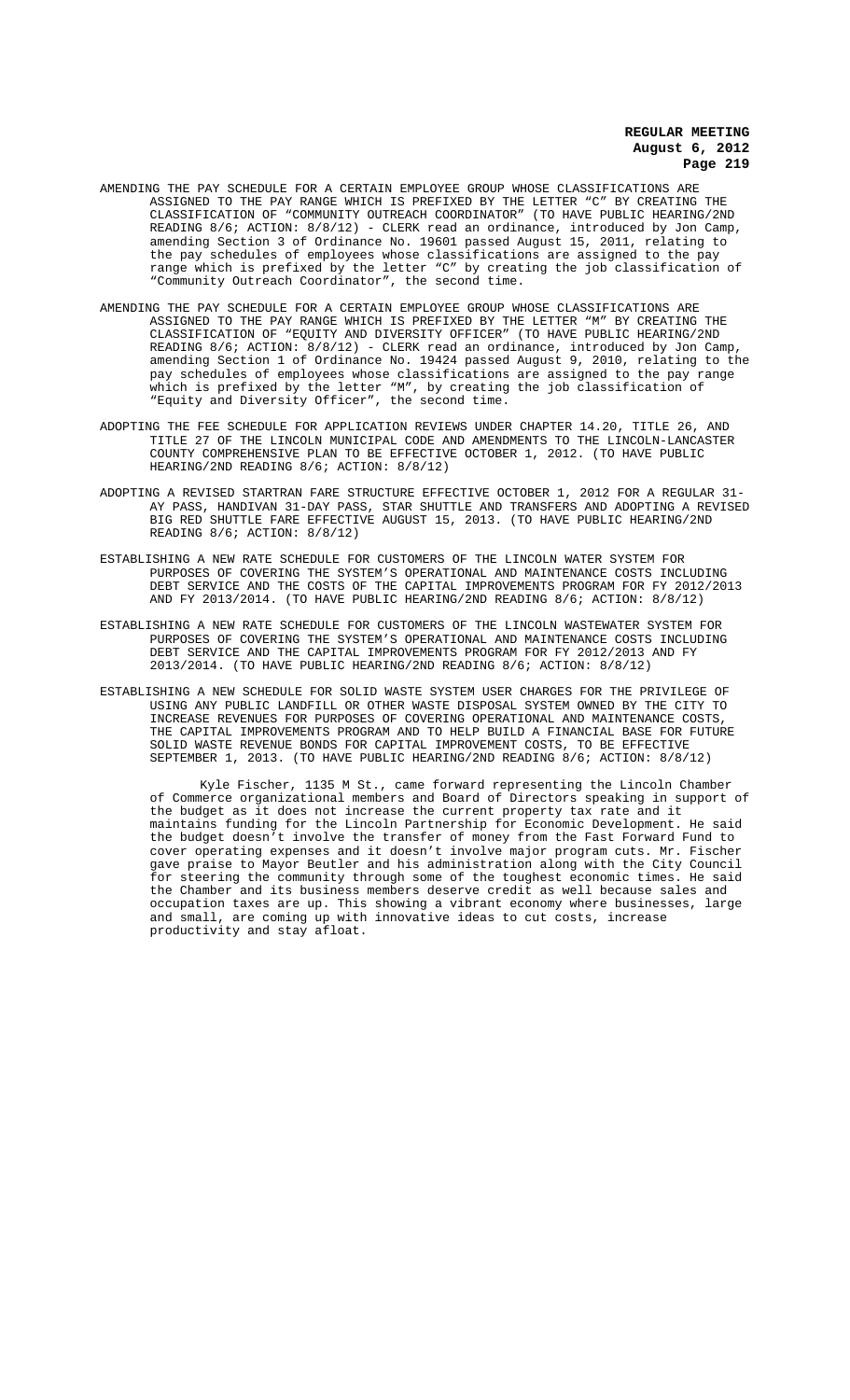Marilyn Kruger, 2324 A St., came forward representing StarTran as a bus operator and Vice President of the ATU 1293 in support of the StarTran Advisory Board's recommendations of the StarTran fare structure. She said lowering bus fare rates would help improve ridership.

Coby Mach, LIBA, came forward to discuss budget issues. He said last year the Mayor and Council raised property taxes 10% and the wheel tax rose 37%. said while employee positions have been cut, employee costs have gone up. Since 2001 ambulance costs have increased and LIBA suggests implementing a study to see if LFR services & costs are effective. Mr. Mach believes that new fees for services, such as the proposed extrication fee, are being proposed to fund high employee wages & benefit packages. Mr. Mach believes the City administration uses scare tactics such as the threat to cut two police officers. He surmised that if the City was seriously seeking to reduce staff they would look at other positions rather than the safety of the community. He feels that fees tax the poor & middle class in order to fund upper class City employees; but, he hopes .<br>that mentality & shift will change.

Kim Phelps, 1620 Brighton Ave., came forward as Chair of the StarTran Advisory Board to discuss the recommendations to the proposed StarTran bus service fare revisions. He suggested that there be no charge for transfers, keep the Star Shuttle at 25 cents and consider reducing the 31-Day Regular Pass from \$45.00 to \$17.00. He said the idea is to bring back the number of riders who used bus service ten years ago. Currently there are 300 riders who utilize the 31-day pass and the goal is to increase that number to 1,000-1,100.

Curt Donaldson, 2860 R St., came forward in support of funding for the Parks & Recreation Department Renewals & Replacement. He feels the urgently needed funds will be spent wisely. He said magnificent infrastructure must be reinvested & maintained.

Brad Stevens, 910 S.  $37^{\rm th}$  St., came forward representing the Nebraska Chapter of Americans for Prosperity, to express concern over cost increases for government employees. He called for real meaningful CIR reform, or better yet, to eliminate state comparability. He opposes increased fees and stated that citizens pay taxes to have access to services such as the Jaws of Life or a police report.

Jane Kinsey, 6703 Hawkins Bend, came forward representing Watch Dogs of Lincoln Government, to discuss issues about fee increases, personnel costs and expensive projects. She requested an audit of the TIF program.

Mike Foreman, 5601 Enterprise, came forward as President of ATU 1293 in support of the StarTran Advisory Board's proposal to the StarTran Fare Structure. He said Transfers must remain free; the 31-Day Pass is reasonable; and Star Shuttle must remain at 25 cents so ridership does not drop. While he is personally opposed to increasing the Big Red Express fare because it affects the average family of four on game day, he understands that sacrifices must be made.

Matt Maude, 8040 Eiger Dr., came forward as General Counsel and CFO for Resort Lifestyle Communities to address the \$250 Lift Fee. He defined different levels of senior housing. Mr. Maude clarified that it is not a lack of staffing but rather a fact of business that an independent living facility does not provide health care. He said residents can contract directly with a home-health care agency for assisted services.

Jeff Kirkpatrick, Assistant City Attorney, came forward to answer questions. He clarified that Lincoln Fire & Rescue is going out to facilities defined as "assisted living facilities" or "nursing care facilities" where trained professionals are on staff that can assist when someone has fallen and needs help getting up. Mr. Kirkpatrick said those facilities have apparently made a decision not to put their employees at risk of injuring their backs as long as the Fire Department shows up for free. In response to Council Member Schimek's question, Mr. Kirkpatrick said the fee will be charged to the institution. Council Member Emery asked for an amendment to establish an appeals process. Council Chair Hornung requested that Law Department prepare an amendment to reference the Lincoln Municipal Code Sections to clarify definitions.

This matter was taken under advisement.

#### **TOOK BREAK 4:01 P.M. RECONVENED 6:30 P.M.**

Council Member Jon Camp did not return to the Council Chambers following the break.

Council Member Cook requested the Public Works & Utilities Director to come forward and address StarTran suggestions.

Miki Esposito, Director of Public Works & Utilities Department, came forward to state that her department has no objection to doing a motion to amend to take on the recommendations of the StarTran Advisory Board. She believes the amendments are budget neutral.